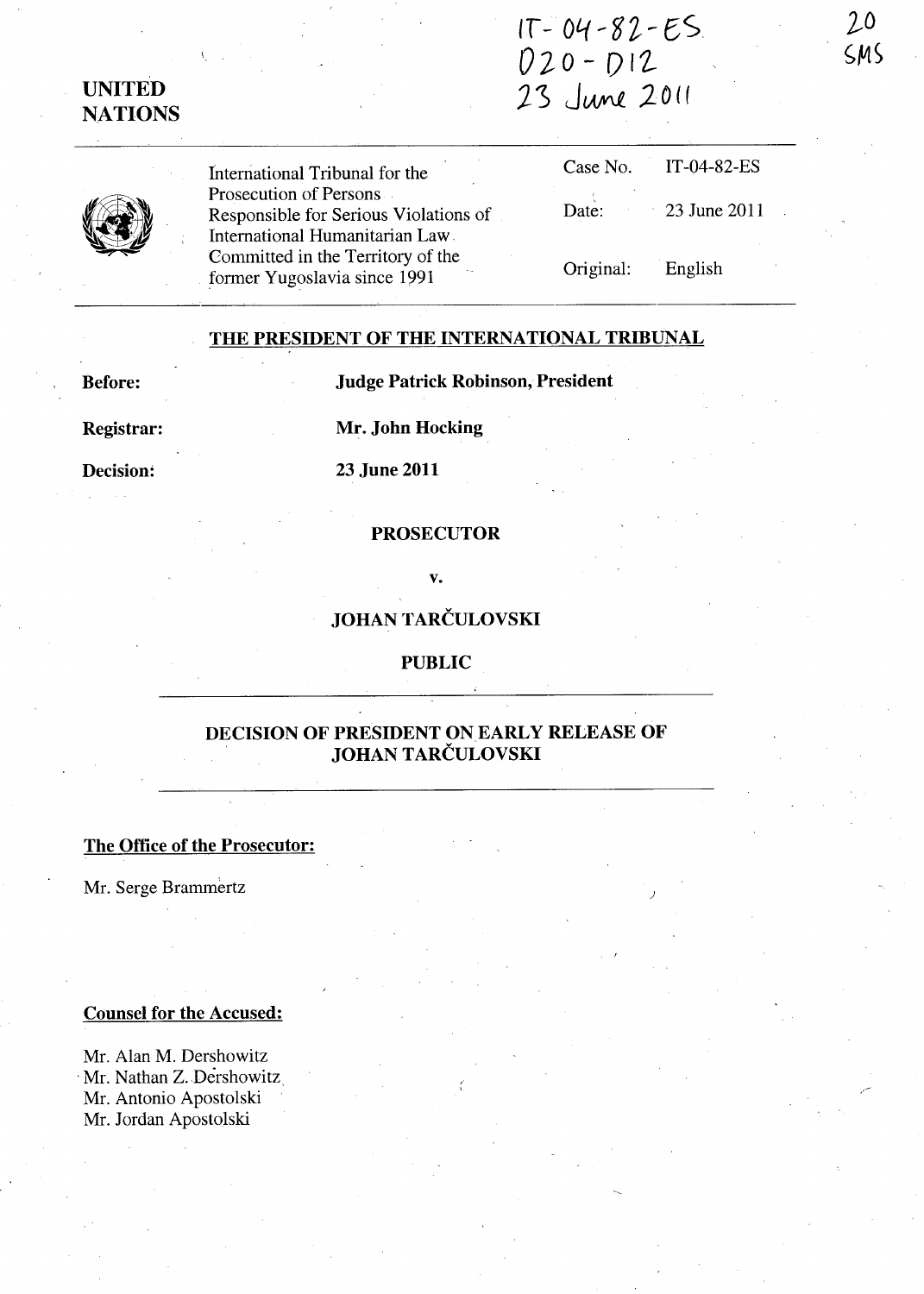1. The International Tribunal for the Prosecution of Persons Responsible for Serious Violations of International Humanitarian Law Committed in the Territory of the former Yugoslavia since 1991 ("Tribunal") is in receipt of a request for early release from Mr. lohan Tarculovski, who is currently detained at the United Nations Detention Unit ("UNDU").

#### **A. Background**

2. On 16 March 2011, the counsel for Mr. Tarčulovski filed a request for early release pursuant to Article 28 of the Statute of the Tribunal ("Statute"), Rules 124 and 125 of the Rules of Procedure and Evidence of the Tribunal ("Rules"), and paragraph 2 of the Practice Direction on the Procedure for the Determination of Applications for Pardon, Commutation of Sentence, and Early Release of Persons Convicted by the International Tribunal ("Practice Direction").<sup>1</sup> Mr. Tarčulovski submits that he is eligible for early release. $<sup>2</sup>$ </sup>

3. On 22 March 2011, I requested that the Registrar obtain the relevant information from the UNDU and the Office of the Prosecutor ("Prosecution"), as prescribed under Article 3 of the Practice Direction.<sup>3</sup>

4. On 13 April 2011, the Registrar, pursuant to paragraphs 3(b) and 3(c) of the Practice Direction, provided me with a memorandum from the UNDU dated 31 March 2011 regarding Mr. Tarčulovski's custodial behaviour and a memorandum from the Prosecutor dated 6 April 2011 regarding the extent of Mr. Tarculovski's cooperation.<sup>4</sup>

5. All of the above materials were furnished to Mr. Tarculovski on 19 April 2011.<sup>5</sup> Mr. Tarčulovski did not respond with comments on the materials furnished to him, as provided for in Article 5 of the Practice Direction.<sup>6</sup>

1

(

IT/146/Rev.3, 16 September 2010.

*<sup>2</sup> Prosecutor* v. *lohan Tarculovski and Ljube Boskoski,* Case No. IT-04-82-ES, Tarculovski's Request for Early Release, '16 March 2011 ("Request for Early Release").

Memorandum from the President to the Deputy Registrar, 22 March 2011 ("Memorandum of 22 March 2011").

Memorandum from the Registrar to the President, 13 April 2011 ("Memorandum of 13 April 2011").

Memorandum from the Registrar to the President, 11 May 2011 ("Memorandum of 11 May 2011").

Memorandum of 11 May 2011.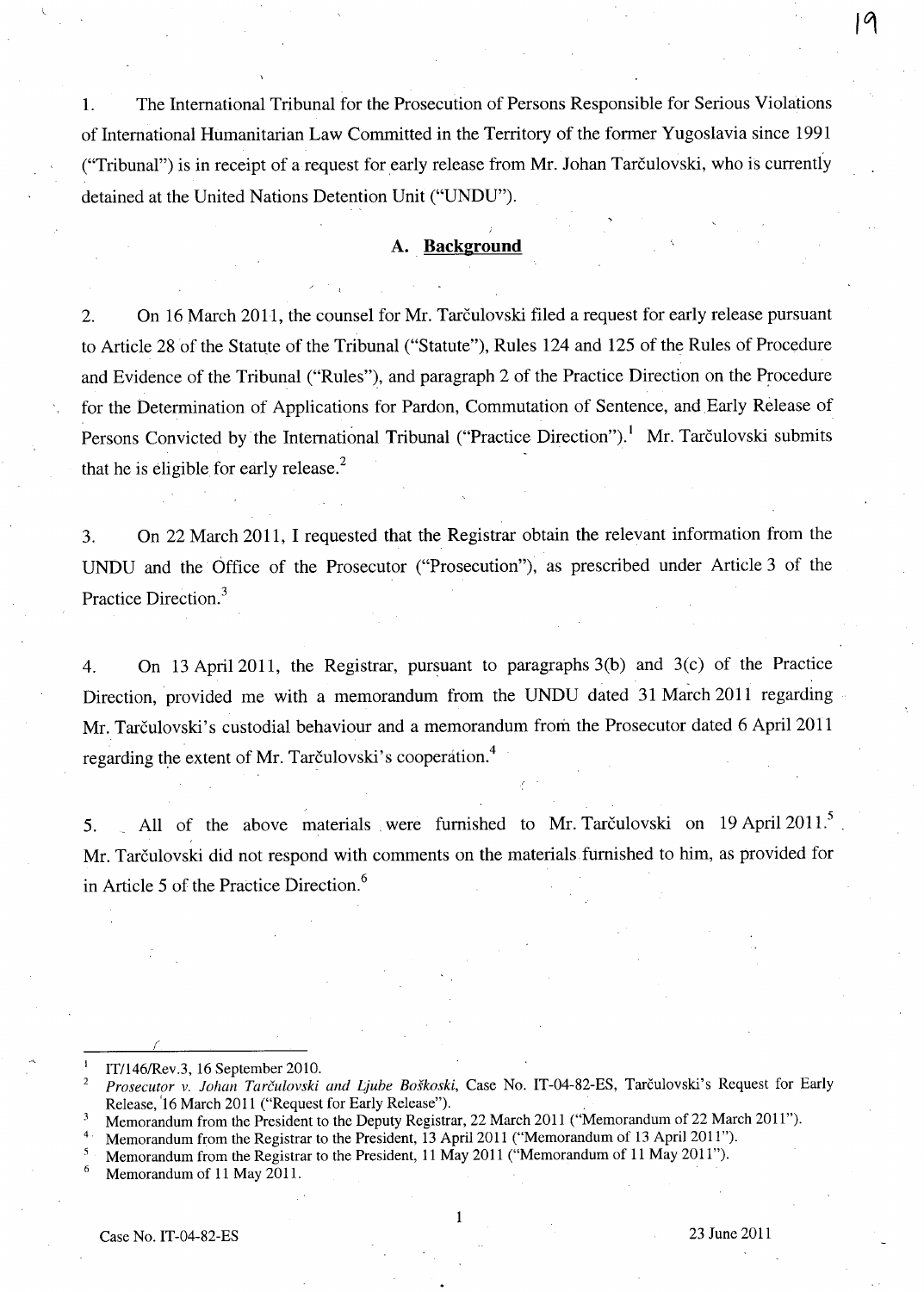# **B. Proceedings before the Tribunal**

l

6. The initial indictment against Johan Tarculovski and his co-accused, Ljube Boskoski, was issued on 22 December 2004<sup>7</sup> and was confirmed on 9 March 2005.<sup>8</sup> An amended indictment was issued on 2 November 2005,<sup>9</sup> followed by a second amended indictment ("Indictment") on 4 April 2006.10 **In** the Indictment, the Prosecution charged Mr. Tarculovski with three counts of the violation of the laws or customs of war pursuant to Article 3 of the Statute: murder; wanton  $d$  destruction of cities, towns or villages; and cruel treatment.<sup>11</sup> The Indictment alleged that Mr. Tarčulovski participated in a joint criminal enterprise under Article 7(1) of the Statute with the goal to direct an uniawful attack on civilians and civilian objects in the village of Ljuboten, which· was not justified by military necessity, a crime under Article 3 of the Statute.<sup>12</sup> The Indictment further alleged that Mr. Tarčulovski ordered, planned, instigated as well as aided and abetted, under Article  $7(1)$  of the Statute, the crimes set out in the indictment.<sup>13</sup> Mr. Tarculovski was arrested on 14 March 2005 and was transferred to the UNDU on 16 March 2005.<sup>14</sup>

7. On 10 July 2008, the Trial Chamber convicted Mr. Tarculovski of all three counts contained in the Indictment for his role in ordering, under Article  $7(1)$  of the Statute, the commission of offences against ethnic Albanians in Ljuboten in the Former Yugoslav Republic of Macedonia on 12 August  $2001$ <sup>15</sup> Mr. Tarčulovski was sentenced to 12 years imprisonment and was given credit for time already served since 16 March 2005, pursuant to Rule 101(C) of the Rules.<sup>16</sup>

8. On 19 May 2010, the Appeals Chamber dismissed Mr. Tarčulovski's appeal in its entirety and affirmed the decision of the Trial Chamber.<sup>17</sup>

<sup>7</sup>*Prosecutor v. Ljube Boskoski and lohan Tarculovski,* Case No. IT-04-82-I, Indictment, 22 December 2004.

Prosecutor v. Ljube Boškoski and Johan Tarčulovski, Case No. IT-04-82-I, Decision on Review of Indictment, 9 March 2005.

*9 Prosecutor v. I,iube Boskoski and lohan Tarculovski,* Case No. IT-04-82-PT, Amended Indictment, 2 November 2005.

<sup>10</sup>*Prosecutor v. Ljube Boskoski and lohan Tarculovski,* Case No. IT-04-82-PT, Second Amended Indictment, 4 April 2006 ("Indictment").

 $\frac{11}{12}$  Indictment, paras 23, 25, 42.

 $\frac{12}{13}$  Indictment, paras 3-4.

Indictment, paras 9-10.

<sup>14</sup> Prosecutor v. Ljube Boškoski and Johan Tarčulovski, Case No. IT-04-82-T, Judgement, 10 July 2008 ("Trial Judgement"), para. 609.

 $\frac{15}{16}$  Trial Judgement, paras 589, 594, 607.

 $^{16}$  Trial Judgement, para. 608.

Prosecutor v. Ljube Boškoski and Johan Tarčulovski, Case No. IT-04-82-A, Judgement, 19 May 2010 ("Appeal Judgement"), Disposition.

18

2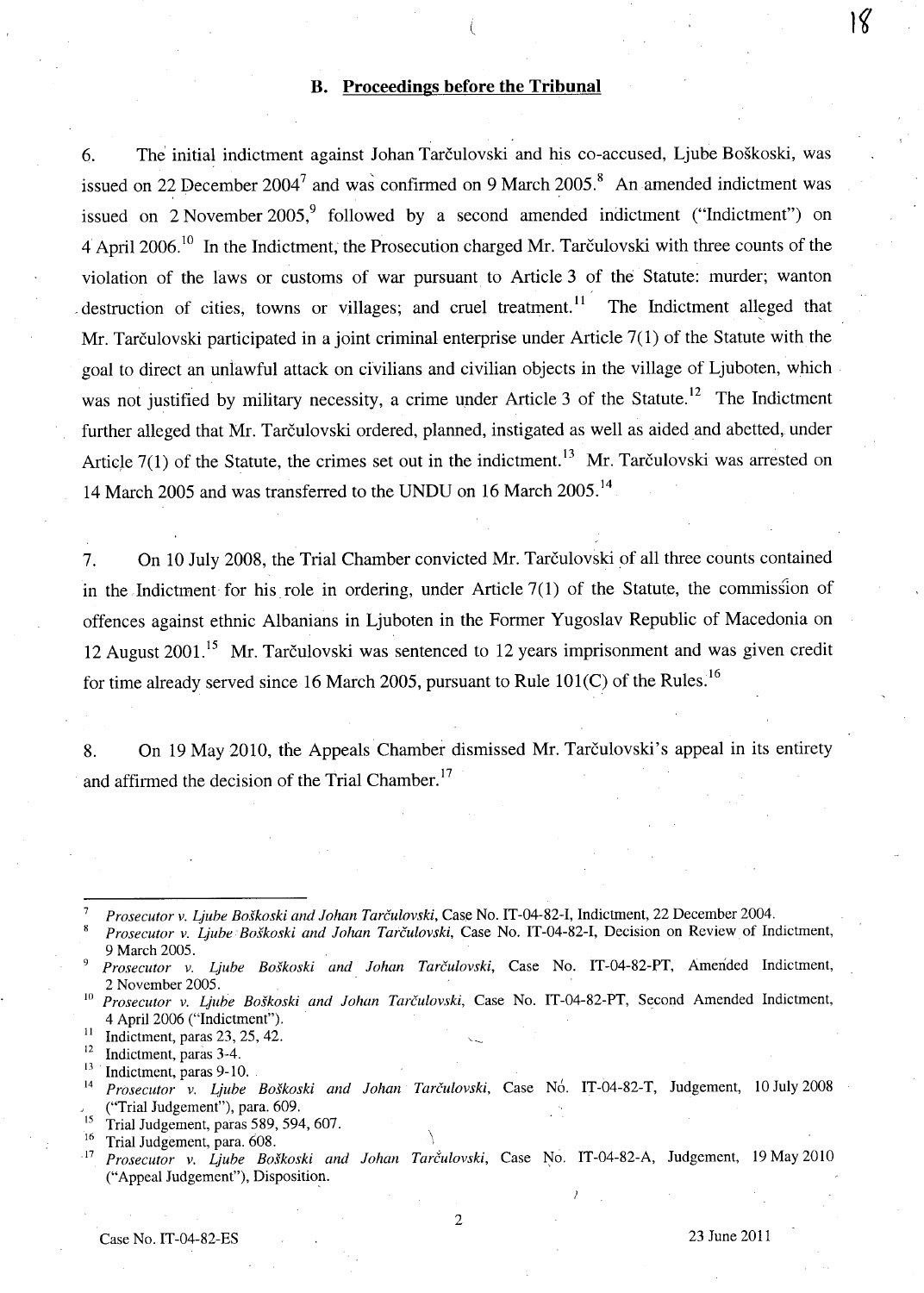#### **c. Applicable Law**

9. Under Article 28 of the Statute, if, pursuant to the applicable law of the State in which the convicted person is imprisoned, he or she is eligible for pardon or commutation of sentence, the State concerned shall notify the Tribunal accordingly, and the President, in consultation with the Judges, shall decide the matter on the basis of the interests of justice and the general principles of law. Rule 123 of the Rules echoes Article 28, and Rule 124 Of the Rules provides that the President shall, upon such notice, determine, in consultation with the members of the Bureau and any permanent Judges of the sentencing Chamber who remain Judges of the Tribunal, whether pardon or commutation is appropriate. Rule 125 of the Rules provides that, in making a determination upon pardon or commutation of sentence, the President shall take into account, *inter alia,* the gravity of the crimes for which the prisoner was convicted, the treatment of similarly-situated prisoners, the prisoner's demonstration of rehabilitation, and any substantial cooperation of the prisoner with the Prosecution.

10. Although the Statute, Rules, and Practice Direction do not address the situation where a convicted person is detained at the UNDU, rather than in one of the enforcement states, "the conditions for eligibility regarding pardon or commutation of sentence should be applied equally to all individuals convicted and sentenced by the Tribunal" and "the eligibility of individuals serving their sentence at the UNDU must be determined by reference to the equivalent conditions for eligibility established by the enforcement states".<sup>18</sup>

#### **D. Discussion**

11. In coming to my decision upon whether it is appropriate to grant early release, I have consulted the Judges of the Bureau and the permanent Judges of the sentencing Chamber who remain Judges of the Tribunal.

#### 1. Treatment of Similarly-situated Prisoners

12. Mr. Tarčulovski argues that Macedonian criminal law should be taken into account when considering his early release application, particularly as the Trial Chamber had taken into account

3

 $|7|$ 

<sup>18</sup>*Prosecutor v. Miroslav Kvocka,* Case No. IT-98-30/1-A, Decision on Application for Pardon or Commutation of Sentence, 30 March 2005, para. 4; *Prosecutor v. Milorad Krnojelac,* Case No. IT-97-25-ES, confidential Decision of the President on the Application for Pardon or Commutation of Sentence of Milorad Krnojelac, 21 June 2005, para. 5; *Prosecutor v. Milan Gvero,* Case No. IT-05-88-ES, Decisionof President on Early Release of Milan Gvero, 28 June 2010, para. 7.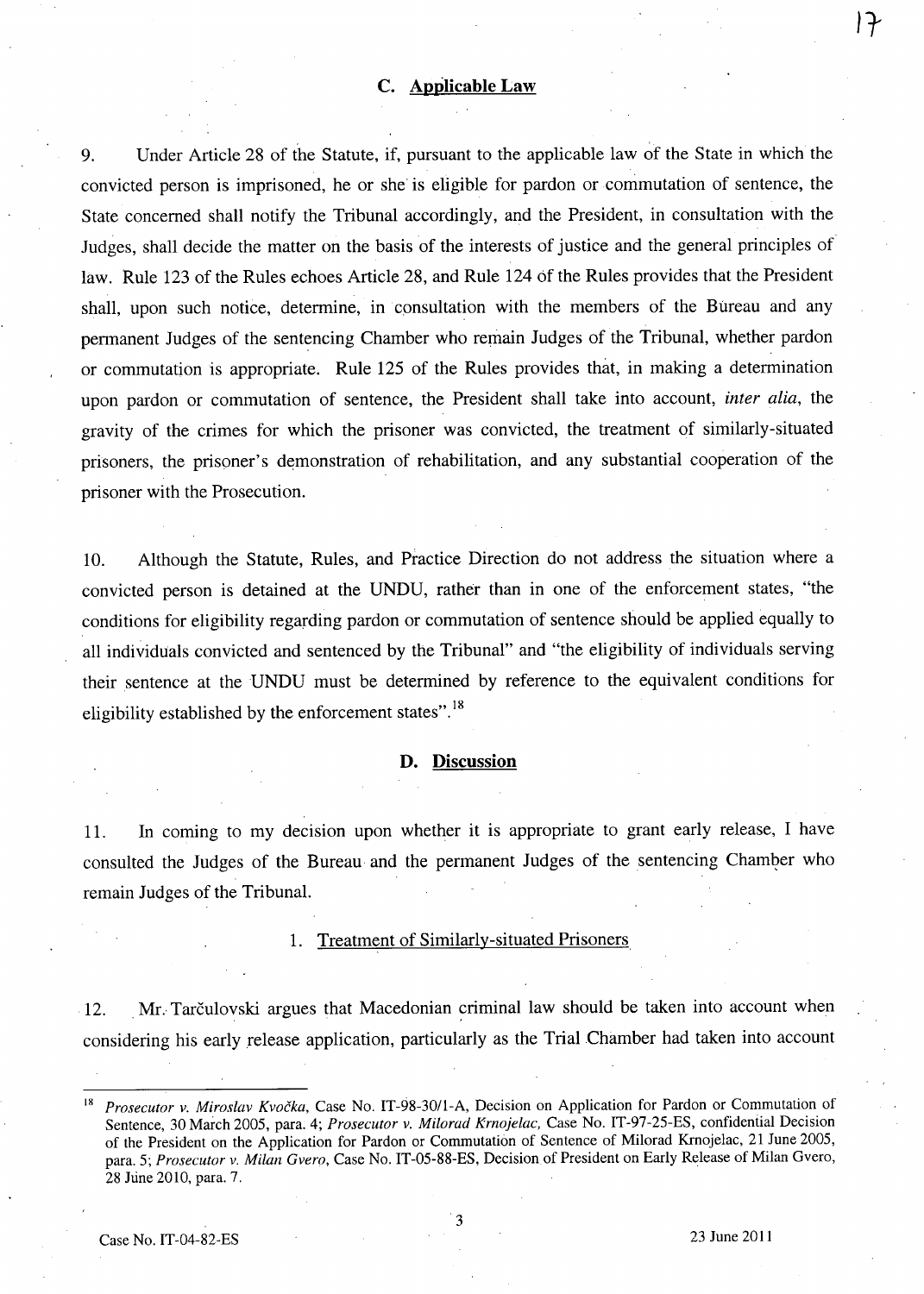the general practice regarding prison sentences in the courts of the Former Yugoslav Republic of Macedonia when determining his sentence.<sup>19</sup> According to Article 36, paragraph 2, of the Former Yugoslav Republic of Macedonia Criminal Code; "[t]he condemned that has served one half of a punishment of imprisonment may be released on parole".<sup>20</sup>

13. Mr. Tarčulovski has served approximately six years of his 12-year sentence, including time spent in custody up to and including the date of sentencing. However, it is the practice of the Tribunal to consider convicted persons to be eligible for early release only when they have served at least two-thirds of their sentences.<sup>21</sup> The two-thirds practice has been applied consistently in the past, notwithstanding the domestic law in enforcement States.<sup>22</sup> I see no reason why this practice should not be followed in the present case. The mandatory provision in Rule 101(B)(iii) of the Rules directing Trial Chambers to take into account the general practice regarding prison sentences in the courts of the former Yugoslavia in determining sentences does not have a counterpart in Rule 125 of the Rules. Instead, pursuant to Rule 125 of the Rules, I am required to take into account the treatment of similarly-situated prisoners. Accordingly, I am of the view that the time that Mr. Tarčulovski has served for his crimes does not militate in favour of his early release.

14. I note that Mr. Tarčulovski will have served two-thirds of his sentence on approximately 14 March 2013.

Case No. IT-04-82-ES  $\qquad \qquad$  .23 June 2011

**Ib** 

<sup>&</sup>lt;sup>19</sup> Request for Early Release, para. 12; Trial Judgement, para. 602.<br><sup>20</sup> City incl. Cade, as lest emanded in 2000. Formar Yugoslav Rap.

<sup>&</sup>lt;sup>20</sup> Criminal Code, as last amended in 2009, Former Yugoslav Republic of Macedonia, Article 36, para. 2 (1996).<br><sup>21</sup> Prosecutor y *Blanoje Simić, C*ase No. IT-95-9-ES. Decision of President on Early Release of Blagoje.

<sup>21</sup>*Prosecutor* v. *Blagoje Simie,* Case No. IT-95-9-ES, Decision of President on Early Release of Blagoje Simic, 15 February 2011, para. 20; *Prosecutor v. Darko Mrda*, Case No. IT-02-59-ES, Decision of President on Early Release of Darko Mrda, 1 February 2011, para. 15; *Prosecutor* v. *Ivica Rajie,* Case No. IT-95-12-ES, Decision of President on Early Release of Ivica Rajić, 31 January 2011, para. 14; *Prosecutor v. Zoran Žigić*, Case No. IT-98-30/l-ES, Decision of President on Early Release of Zoran Zigic, 8 November 2010, para. 12; *Prosecutor* v. *Haradin Bala,* Case No. IT-03-66-ES, Decision on Application of Haradin Bala for Sentence Remission, 15 October 2010, para. 14; *Prosecutor* v. *Momcilo Krajisnik,* Case No. IT-00-39-ES, Decision of President on Early Release of MomCilo Krajisik, 26 July 2010, para. 14; *Prosecutor* v. *Milan Gvero,* Case No. IT-05-88-ES, Decision of President on Early Release of Milan Gvero, 28 June 2010, para. 8; *Prosecutor v. Duško Sikirica*, Case No. IT-95-8-ES, Decision of President on Early Release of Dusko Sikirica, 21 June 2010, para. 13; *Prosecutor* v. *Dragan Zelenovie<,*  Case No. IT-96-23/2-ES, Decision of President on Application for Pardon or Commutation of Sentence of Dragan Zelenović, 10 June 2010, para. 13; Prosecutor v. *Dario Kordić*, Case No. IT-95-14/2-ES, Decision of President on Application for Pardon or Conimutation of Sentence of Dario Kordic, 13 May 2010, para. 13; *Prosecutor* v. *Mlado Radić*, Case No. IT-98-30/1-ES, Decision of President on Application for Pardon or Commutation of Sentence of Mlado Radić, 23 April 2010, paras 12-13; *Prosecutor v. Mitar Vasiljević*, Case No. IT-98-32-ES, Decision of President on Application for Pardon or Commutation of Sentence of Mitar Vasiljevic, 12 March 2010, para. 14; *Prosecutor* v. *Dragan Jokie* , Case No. IT-02-60-ES & IT-05-88-R.77.l-ES, Decision of President on Application for Pardon or Commutation of Sentence of Dragan Jokić of 8 December 2009, 13 January 2010, para. 14; *Prosecutor v. Biljana Plavšić*, Case No. IT-00-39 & 40/1-ES, Decision of the President on the Application for Pardon or Commutation of Sentence of Mrs. Biljana Plavsic, 14 September 2009, para. 10.

<sup>22</sup>*See, e.g., IProsecutor* v. *Dragan Zelenovie<,* Case No. IT-96-23/2-ES, Decision of President on Application for Pardon or Commutation of Sentence of Dragan Zelenovic, 10 June 2010, para. 13; *Prosecutor* v. *Dario Kordie,* Case No. IT-95-14/2-ES, Decision of President 'on Application for Pardon or Commutation of Sentence of Dario Kordic, 13 May 2010, para. 13; *Prosecutor* v. *Mlado Radie,* Case No. IT-98-30/1-ES, Decision of President on Application for Pardon or Commutation of Sentence of Mlado Radic; 23 April 2010, paras 12-13.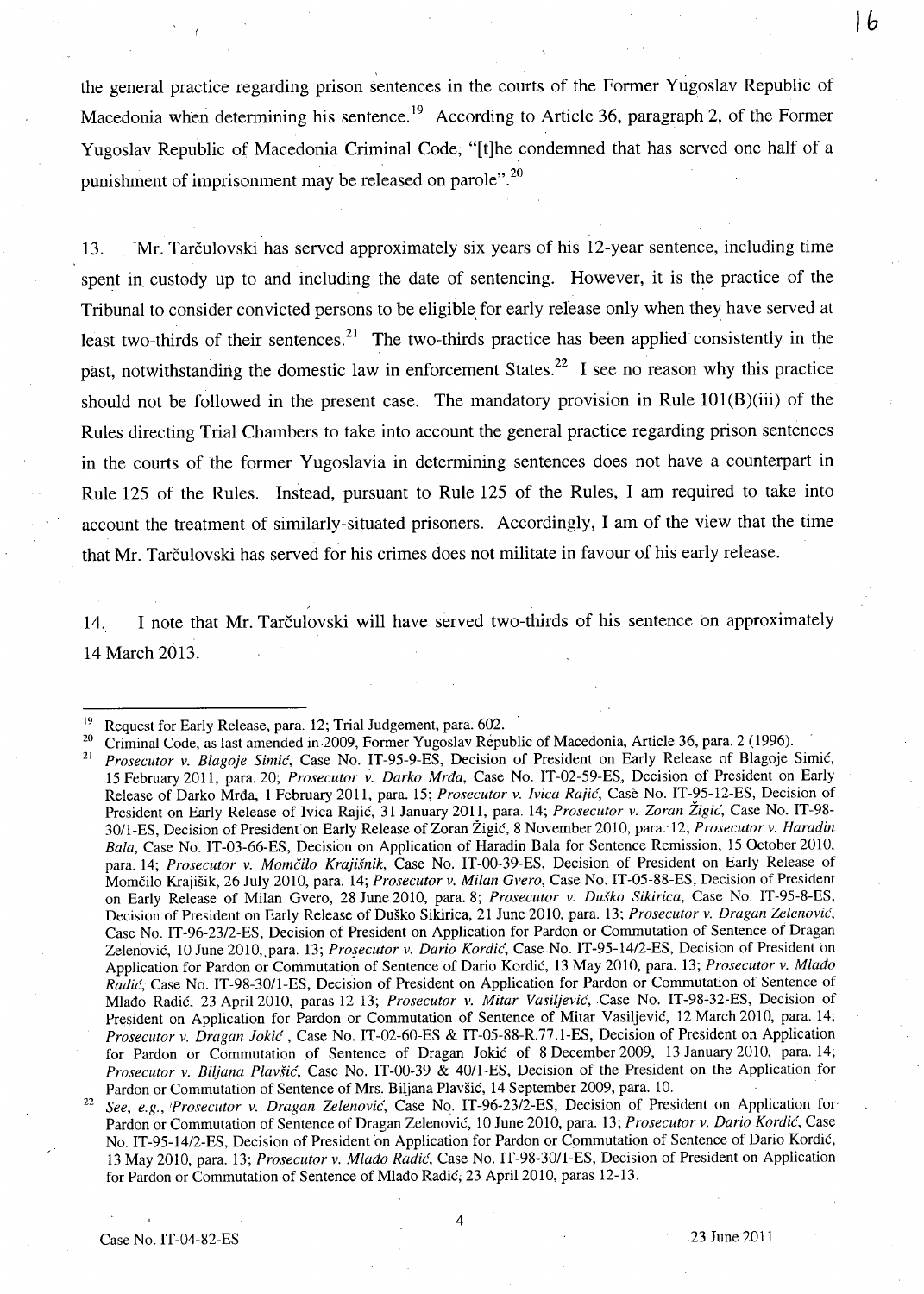15. Article 125 of the Rules requires me to take into account the gravity of the crimes committed.

',I

16. With respect to gravity, I note that the Trial Chamber recalled in its Judgement that a force of well-armed reserve police, led by Mr. Tarčulovski, committed offences against ethnic Albanians in the village of Ljuboten in the Former Yugoslav Republic of Macedonia on 12 August 2001.<sup>23</sup> The offences perpetrated by the police forces while in the village included killing three men; deliberately destroying or damaging by fire the houses of 12 residents; and very cruelly beating, injuring, or threatening 13 men who had taken shelter in the basements of two houses.<sup>24</sup> The Trial Chamber pointed out that all of the victims of these offences were unarmed and offered no physical threat or resistance to the police. $25$ 

17. **In** terms of the impact on victims, the following quotation from the Trial Chamber is instructive:

For the victims who died, the consequences of the conduct of the' police were absolute, Close family members must carry the burden of the loss of their loved ones. For the victims who survived, it is apparent that the physical and mental suffering' has often been considerable and prolonged. Obviously 12 families suffered the financial and personal loss of their homes and possessions.<sup>26</sup>

18. With regards to Mr. Tarculovski's role in these offences, Mr. Tarculovski points out that the Trial Chamber found that he was not the person that originated the police operation in Ljuboten, neither was he the actual perpetrator of any' of the offences, nor had it been established that he participated in a joint criminal enterprise to commit the offences.<sup>27</sup> I note that the Trial Chamber found that Mr. Tarčulovski was a relatively junior person in the Ministry of Interior and was carrying out orders of those more senior to him.<sup>28</sup> His role was to plan the offences, incite the reserve police he had assembled to carry out the offences, and then order them to perpetrate the

/

 $15$ 

 $\frac{22}{23}$  Trial Judgement, para. 589.

 $\frac{23}{24}$  Trial Judgement, para. 590.

 $\frac{24}{25}$  Trial Judgement, para. 592.

 $^{25}$  Trial Judgement, para. 593.

<sup>26</sup> Request for Early Release, para. 13; Trial Judgement, para. 594.

<sup>&</sup>lt;sup>27</sup> Trial Judgement, para. 594.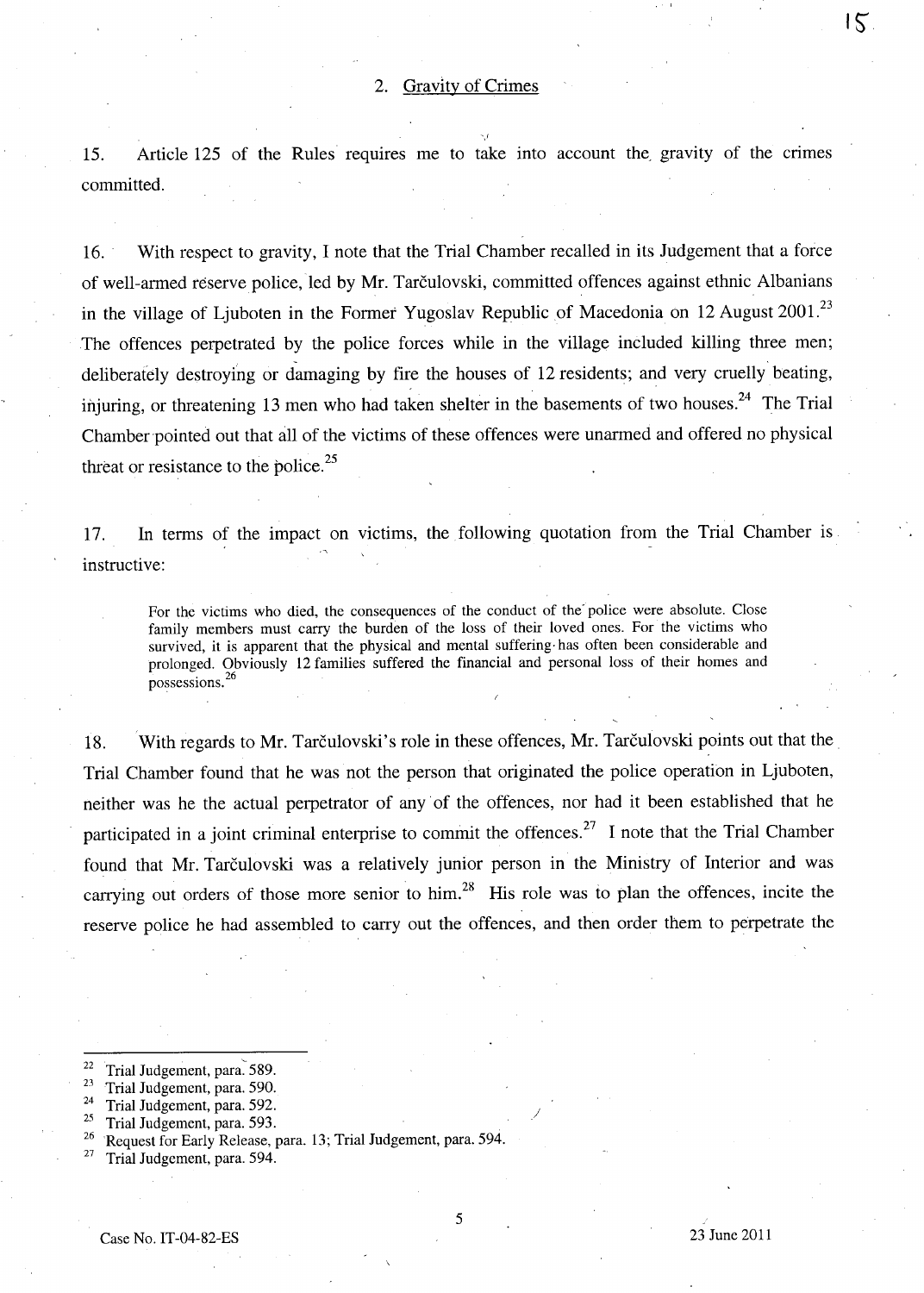crimes.<sup>29</sup> The Trial Chamber stated that "[h]is role in ordering the commission of the offences fully and adequately reflects the real gravity of his conduct".<sup>30</sup>

19. Based upon the foregoing, I am of the view that Mr. Tarculovski's crimes are of a high gravity and that this is a factor that weighs against granting him early release.

# 3. Demonstration of Rehabilitation

20. Rule 125 of the Rules provides that the President shall take into account the prisoner's demonstration of rehabilitation. Paragraph 3(b) of the Practice Direction states that the Registry shall request reports and observations from the relevant authorities in the enforcement State as to  $\sim$ the behaviour of the convicted person during his or her period of incarceration.

21. The 31 March 2011 report from the UNDU acknowledges that Mr. Tarculovski has been respectful to the staff and management of the unit, that he has complied with the Rules of Detention and any instructions given by the Detention Officers, and that there are no negative comments in his custodial record.<sup>31</sup> Mr. Tarčulovski is described as a man "who is serving his sentence in the best possible way".<sup>32</sup> The Commanding Officer of the UNDU describes Mr. Tarculovski's relationships with his fellow detainees as "good and cordial" and says "his presence on the wing has a positive effect on the group dynamics".<sup>33</sup> Mr. Tarculovski adds that his fellow inmates are from varying nationalities and that he has neyer sought to divide them according to their different ethnic groups or religions.<sup>34</sup>

22. Paragraph 3(b) of the Practice Direction envisages reports from the enforcement States regarding the psychological condition of the convicted person during his or her incarceration, and paragraph 8 of the Practice Direction provides that the President may consider any other information that he or she believes to be relevant to supplement the criteria specified in Rule 125 of the Rules. I note that no psychological or psychiatric reports have been provided by the UNDU. I consider the lack of such reports to be a neutral factor in deciding upon Mr. Tarčulovski's early release application.

*29 Ibid.* 

- <sup>31</sup>*Ibid.*
- <sup>32</sup>*Ibid.*

**It;** 

<sup>28</sup>*Ibid.* 

<sup>&</sup>lt;sup>30</sup> Memorandum of 13 April 2011 (Memorandum from UNDU dated 31 March 2011 regarding Mr. Tarčulovski's Custodial Behaviour).

Request for Early Release, para. 9.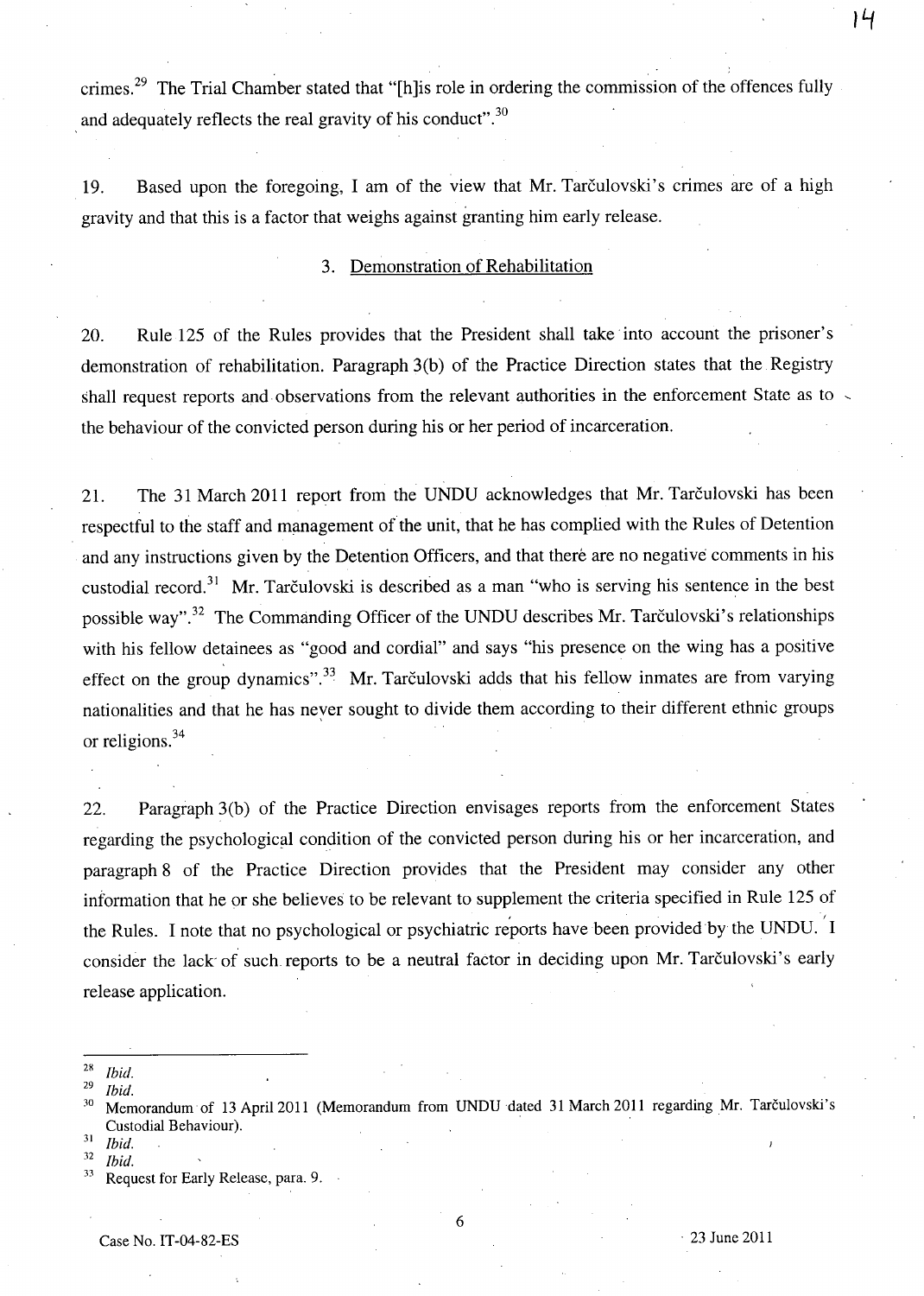23. Mr. Tarculovski argues that the impact of his incarceration on his wife and two young children should also be taken into account.<sup>35</sup> Mr. Tarčulovski's separation from his family is a natural consequence of his conviction and sentence and therefore, in my view, should not significantly weigh in favour of early release. I also note that, according to the Commanding Officer of the UNDU, Mr. Tarčulovski has maintained a close relationship with his wife and receives regular visits from her and their two children.<sup>36</sup>

24. Based upon Mr. Tarčulovski's good behaviour during his detention at the UNDU, I am of the view that Mr. Tarculovski has demonstrated some—albeit very limited—rehabilitation, which militates in favour of his early release.

4. Co-operation with the Prosecution

25. Rule 125 of the Rules states that the President shall take into account any substantial cooperation of the prisoner with the Prosecutor. Paragraph 3(c) of the Practice Direction states that the Registry shall request the Prosecutor to submit a detailed report of any co-operation that the convicted person has provided to the Office of the Prosecutor and the significance thereof.

26. On 6 April 2011, the Prosecutor submitted a memorandum stating that Mr. Tarčulovski has not co-operated with the Prosecution in the course of his trial, appeal, or at any point whilst serving his sentence.<sup>37</sup> Based upon the foregoing, I consider the factor of co-operation to be a neutral one.

#### 5. Conclusion

27. Taking all the foregoing into account and having considered those factors identified in Rule 125 of the Rules, I consider that, while Mr. Tarčulovski has displayed some—albeit very limited-evidence of rehabilitation, I am of the view that there remain significant factors that weigh against 'granting him early release. Mr. Tarčulovski's crimes are of a high gravity, involving the killing three men; deliberately destroying or damaging by fire the houses of 12 residents; and very cruelly beating, injuring, or threatening 13 men who had taken shelter.<sup>38</sup> These crimes were perpetrated by a force of well-armed reserve police, led by Mr. Tarculovski.<sup>39</sup> Moreover, in respect

 $3^3$  Request for Early Release, para. 11.

 $\frac{38}{38}$  Trial Judgement, para. 590.

Ibid.

<sup>35</sup> Memorandum of 13 April 2011 (Memorandum from UNDU dated 31 March 2011 regarding Mr. Tarculovski's Custodial Behaviour). .

Memorandum of 13 April 2011 (Memorandum from the Prosecutor dated 6 April 2011 regarding Mr. Tarčulovski's cooperation with the OTP).